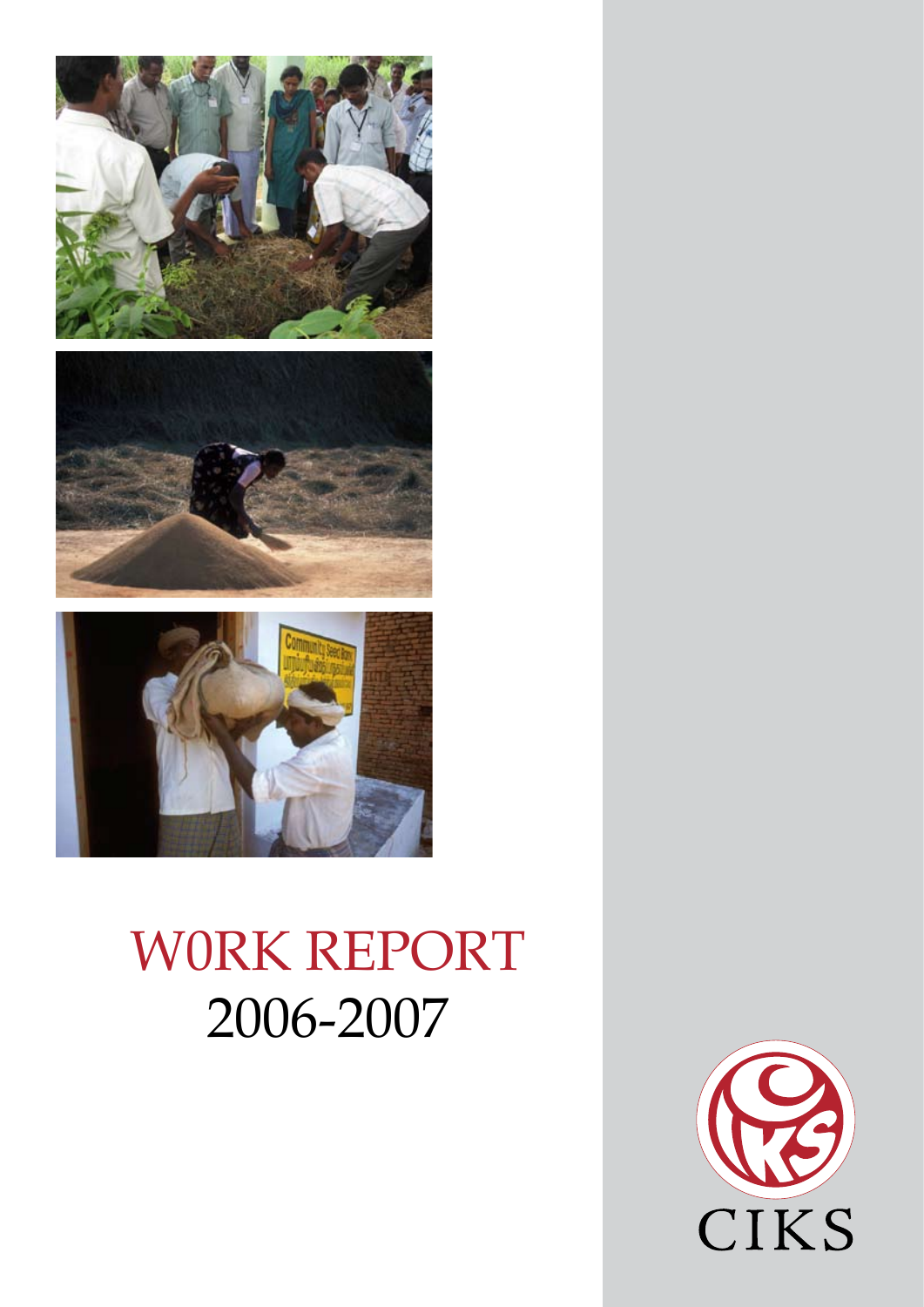

#### **Increasing livelihood security of small and marginal farmers through organic farming technologies**

This project, which commenced in the month of July 2004 was completed during this financial year (June 2006). This project was a major effort towards expansion of our programme on conservation of indigenous genetic resources and capacity building through organic farming and was supported by the Ford Foundation, New Delhi. It was implemented in 24 villages spread over three districts, namely Tiruvallur, Tiruvannamalai and Kancheepuram of Tamilnadu. Organic paddy cultivation was undertaken in about 400 acres of land. During the period April – June 2006 regular Sangam meetings were conducted and the trainers training programmes were brought to conclusion. The beneficiaries were asked to make an assessment of the programme and how it has benefited them. They were also asked to give their suggestions for the next phase of the programme. The best Sangam in each district was selected based on various criteria and given awards.

#### **Enhancing livelihood and food security through capacity building for organic farming and natural resource management – Phase II**

The first phase of the Ford supported project was implemented for two years by our Centre and was concluded in June 2006. The Ford foundation had come forward to fund the second phase of this programme for a period of three years. Under this programme, the plan is to convert 500 acres completely to organic cultivation with certification. We are also planning to launch a farmers' institution for marketing and trade related aspects of organic farming. A total of 420 acres of land have been selected from 27 villages of Kancheepuram, Tiruvallur, Tiruvannamalai and Nagapattinam districts for organic farming. A range of crops are being cultivated organically in these lands. A number of trainings were provided for farmers. The beneficiaries have been trained in internal control systems for organic certification. Exposure visits were also organized for farmers. Internal inspection has been completed for all the selected farms. Three NGOs have been identified for capacity building. A plan has been





made for establishing a neem expeller unit which will be completed by June 2007.

#### **Paddy organic chain – Seed to market**

The project entitled – "Paddy organic chain – from seed to harvest : A pilot project in Tamilnadu" which was launched during October 2005 with support from HIVOS continued this financial year. During this phase of the programme, seed storage structures were constructed in all the three project villages. Agricultural implements were also distributed to these sangams besides inputs required for organic farming. Exposure visits and training programmes were conducted for the beneficiaries. Internal inspection was completed and an external inspection by IMO, Bangalore (Organic Certification Agency) was also completed. The inspection agency has also given its first year report and the farmers have their lands currently labeled as in conversion. Participation in agricultural exhibitions and fairs also took place during this phase of the project. Several capacity building workshops for the staff and exposure visits were organized. Two of our staff also participated in an international conference on organic certification in Rome. A study on the marketing structures available for organic products was launched and a report was produced by the consultant. A consultancy assignment for working out a business plan for the organic marketing is in progress.

#### **Enhancing nutritional and food security of small and marginal farmers by a package of organic and sustainable farming technologies**

This two year project which was launched in June 2005 supported by CAPART, New Delhi continued during this financial year also. The main objective of this project is to provide material and technical support to farmers for organic production of indigenous varieties of paddy and vegetable seeds, which would provide income for small and marginal farmers thereby raising their financial security. Four hundred beneficiaries from 10 villages in Kancheepuram district are participating in this programme. Sangam meetings, training programmes and exposure visits continued during this phase of the project. Seed banks were constructed in five villages and agricultural implements were also distributed for five villages. A mid-term evaluation of this programme was also conducted.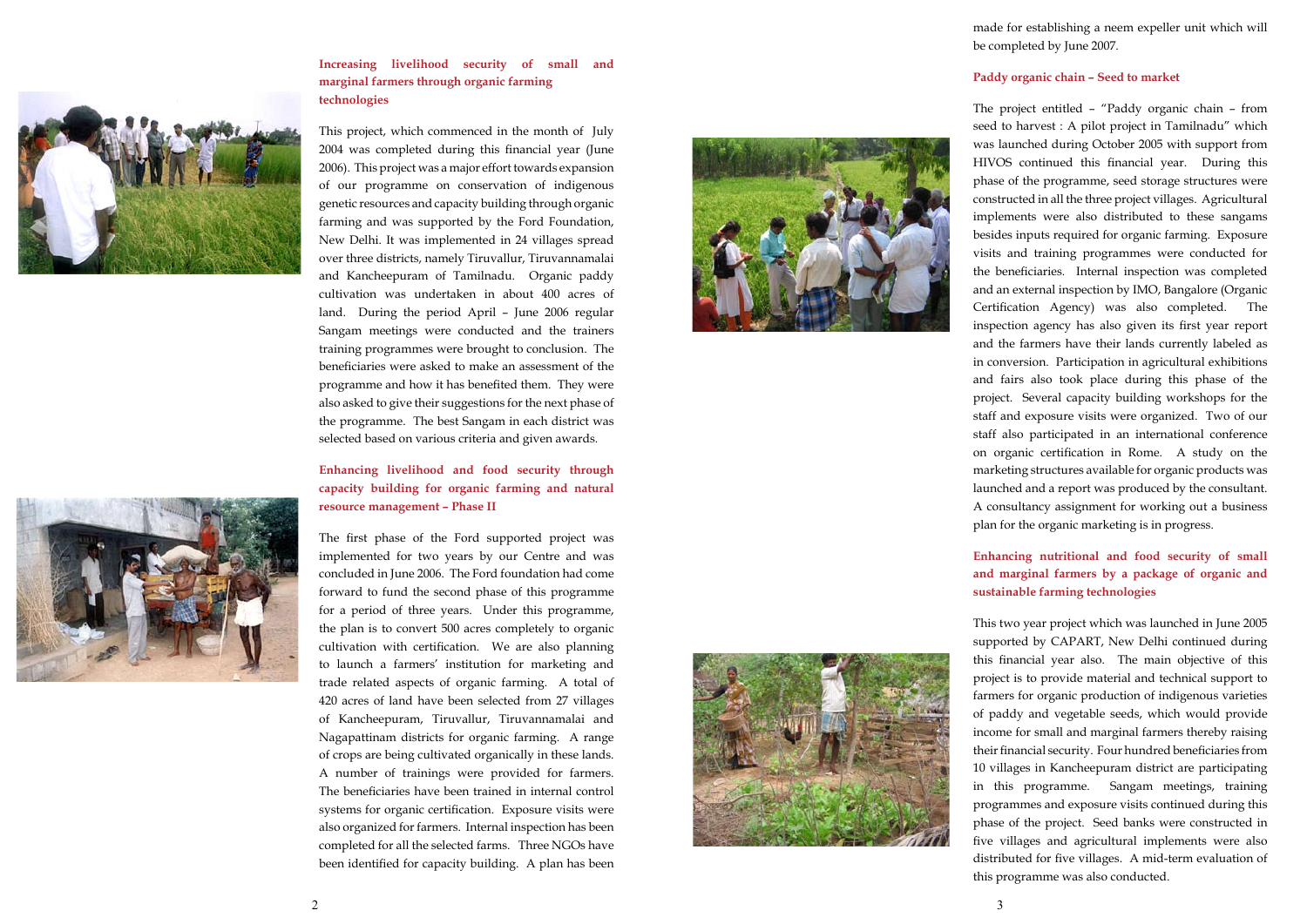#### **Compilation of the IFOAM training module on seed saving at the organic farm level**





CIKS commenced the preparation of training module on seed saving commissioned by the International Federation of Organic Agricultural Movements (IFOAM) in January 2006. This was completed in November 2006. The manual discusses about various aspects of seed conservation and seed production at the farm level and is meant to be used by trainers in the tropical countries. It is produced in the form of a CD and was handed over to IFOAM as per the contract for dissemination.

#### **Capacity building for organic farming technologies in the Kancheepuram district of Tamil Nadu**

CIKS was recognized as a Technology Resource Centre (TRC) by CAPART during the last financial year. This support would be available for three years. During this year work continued on the preparation of various training modules on organic farming. A publication on indigenous paddy varieties was brought out. Demonstration of different organic farming technologies were done in 21 farmers fields. Five two day training programmes with follow up sessions for one day was conducted in five different villages. A green house has been completed in Sukkankollai where the training centre is being constructed. The construction of the Technology Resource Centre began during this financial year and we have completed construction of 2000 sq.ft. area. Trainings would commence shortly from this centre. A small building for a rural library has also been constructed.

#### **Development of a technical capacity base for the promotion of organic agriculture**

CIKS completed the task of developing the packages of practices for organic cultivation of four crops in Tamil Nadu under an FAO Inter Cooperation project being jointly implemented by FAO and National Centre for Organic Farming (NCOF). Under this programme organic packages for paddy, groundnut, ladies finger and tomato have been produced both in English and Tamil. The packages were presented in the project conclusion meeting held at India International Centre, New Delhi to a technical group for comments. The





finalized version of these packages have been submitted to FAO for printing and distribution.

### **Construction of seed storage structures**

The Cottonwood Foundation based in Minnesota, USA had provided partial support for construction of seed storage structures for organic farmers sangams in the Kancheepuram district of Tamilnadu. The construction of storage structures were completed in the respective villages during this financial year.

#### **Storage forms of biopesticides prepared by eco- friendly methods**

This project, which is being supported by the Department of Science and Technology of the Government of India since August 2005 was continued during the course of this year. Two different insects namely – Tobacco Cut Worm and Aphid have been reared in the Insect Rearing Laboratory in Sirkazhi under laboratory conditions. Similarly, Rice Leaf Folder and *Epilachna* beetle have been reared in a net house in the field area. The bioefficacy of various plant preparations including *Kashayams* and *Arkams* are being tested in the laboratory.

#### **Testing and propagation of methods based on Vrkshayurveda for the cultivation of selected vegetables**

The project is being supported by the Department of Science and Technology and continued during the course of this year. During this project period activities are being implemented in five different villages in Sirkazhi taluk in Nagapattinam district of Tamilnadu. Experiments have been conducted for the management of pests of Bhendi, Brinjal and Chilli using a range of natural products. Organic packages have been developed for cultivation of these three different crops. A fumigator had been designed earlier for seed treatment and during this period a smaller version of the fumigator was developed for treatment of vegetable seeds.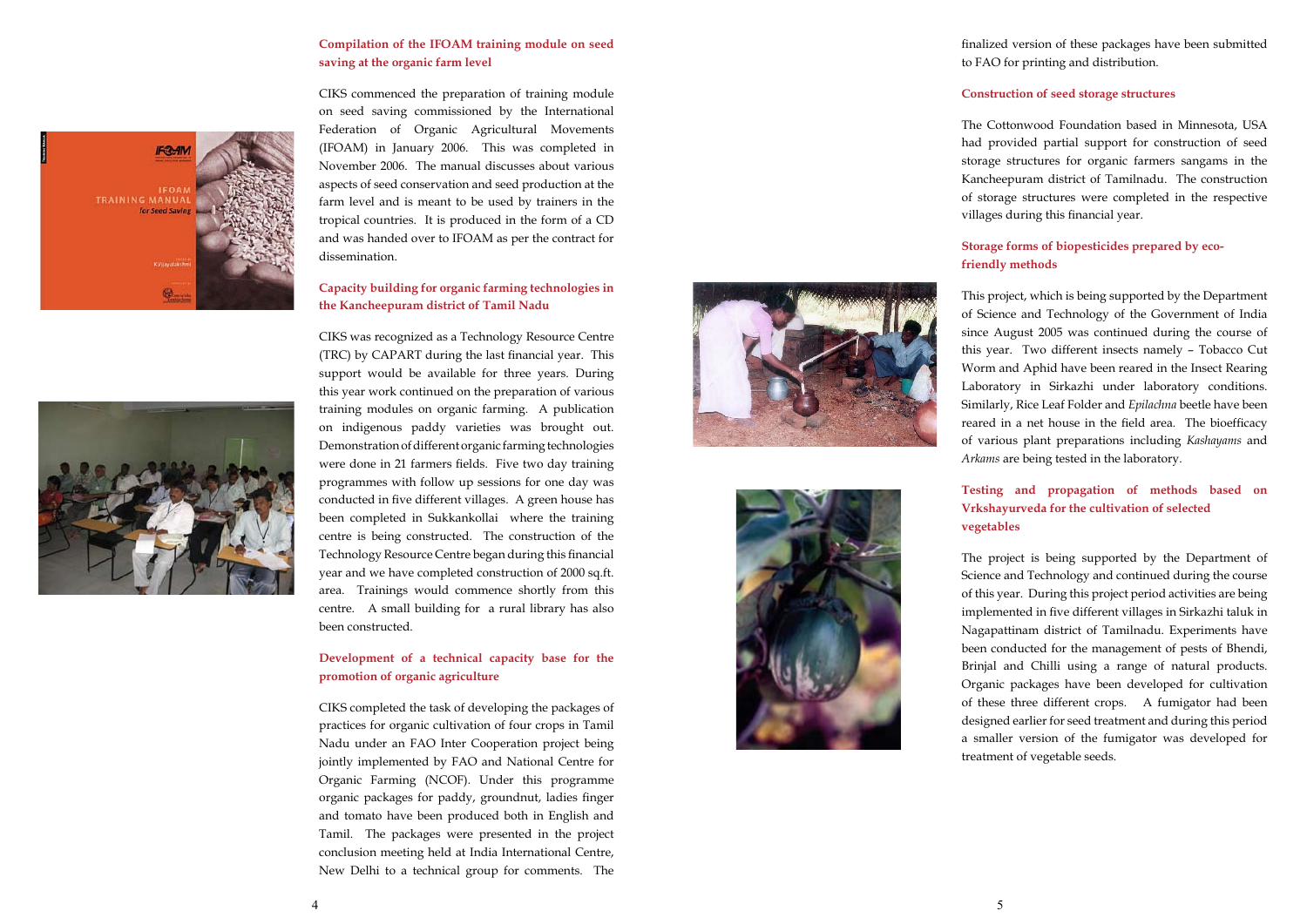#### **Core support of the Department of Science and Technology**



The Centre has been supported under the Core Support programme of the Department of Science and Technology for over three years. The support continued during this period and was used for strengthening the scientific capacity of the Centre with focused research in the area of use and development of plant products as biopesticides. The Insect Rearing Laboratory has been strengthened and expanded. Standard Operating procedures are being developed for the preparation of a large number of biopesticides.

#### **Comparing and supporting endogenous development (COMPAS) - January 2005 to December 2006**

This work is in continuation with what has been carried out during the previous project period focusing on conservation and propagation of traditional seed varieties and experimentation and field-testing of traditional knowledge of agriculture with focus on crop protection. A large number of training programmes were held for building capacity on traditional agriculture in the districts of Kancheepuram, Tiruvallur, Tiruvannamalai and Nagapattinam. A collaborative effort was undertaken with the Annamalai University in Chidambaram for the cultivation and genetic characterization of ten different traditional paddy varieties. Out of this certain varieties have been identified and shortlisted for their potential in plant breeding and further studies need to be carried out.

#### **COMPAS Asian Coordination - January 2005 to December 2006**



During this project period there was a meeting of all the COMPAS partners from various parts of the world that was held in Poland in September 2006, which was attended by the Asian Coordinator, Mr. A. V. Balasubramanian. He also participated in the International Conference on Biocultural Diversity that was held in Geneva, Switzerland in October 2006. In February 2007, a meeting of all the COMPAS Asian partners was held in Sri Lanka which was attended by the current COMPAS partners from India and Sri Lanka and potential new partners have been identified from Vietnam and Japan. During this project period, the Coordinator also made field visits to various COMPAS partners in India. Two issues of the newsletter, CLARION were produced during the course of this year. The website of the COMPAS International programme which is being maintained bilingually in English and Spanish was updated regularly.





## **lands**

The Wetlands International South Asia (WISA) had provided a small grant for the restoration of tsunami affected agricultural lands in the Nagapattinam district of Tamilnadu. As part of this programme, the Centre had taken up a series of activities for capacity building and promotion of low cost organic cultivation, testing of soil and water samples to make site specific recommendations based on the extent to which they have been affected and also strengthened water resources for agriculture by desilting the existing farm ponds in two villages. The Centre has also produced a booklet on restoration of tsunami affected agriculture lands, which has been published in Tamil, and it is being distributed widely to farmers and NGOs.

### **Tsunami Relief and Rehabilitation in Agriculture**

Our Centre had implemented a short term programme between June and August 2006 for Tsunami Relief and Rehabilitation in agriculture in two selected villages in Nagapattinam district. This effort was funded by the Gram Swaraj Sangh, Gujarat. The activities taken up include training and initiation of organic home gardens in the two villages, training on organic farming, construction of vermicompost units, installation of bore wells and distribution of agricultural implements.

6

### **COMPAS programme for research on the use of animal products in traditional agriculture**

This project, which had commenced in October 2005, was continued during the course of this year and it concluded in December 2006. During this period the three project partners namely, CIKS in Tamilnadu, Krishi Prayog Pariwara in Karnataka and IDEA in Andhra Pradesh continued to carry out experimentation in their respective field locations. The survey of traditional practices relating to the use of animal products in agriculture was concluded. Three field level meetings were held in Tamilnadu, Karnataka and Andhra Pradesh wherein discussions were held between farmers, traditional Ayurvedic scholars and University trained researchers and academics on various aspects of testing and validation of traditional knowledge. A partners meeting was also hosted in Chennai in early December 2006. The project has now been concluded and the final report prepared and submitted in March 2007.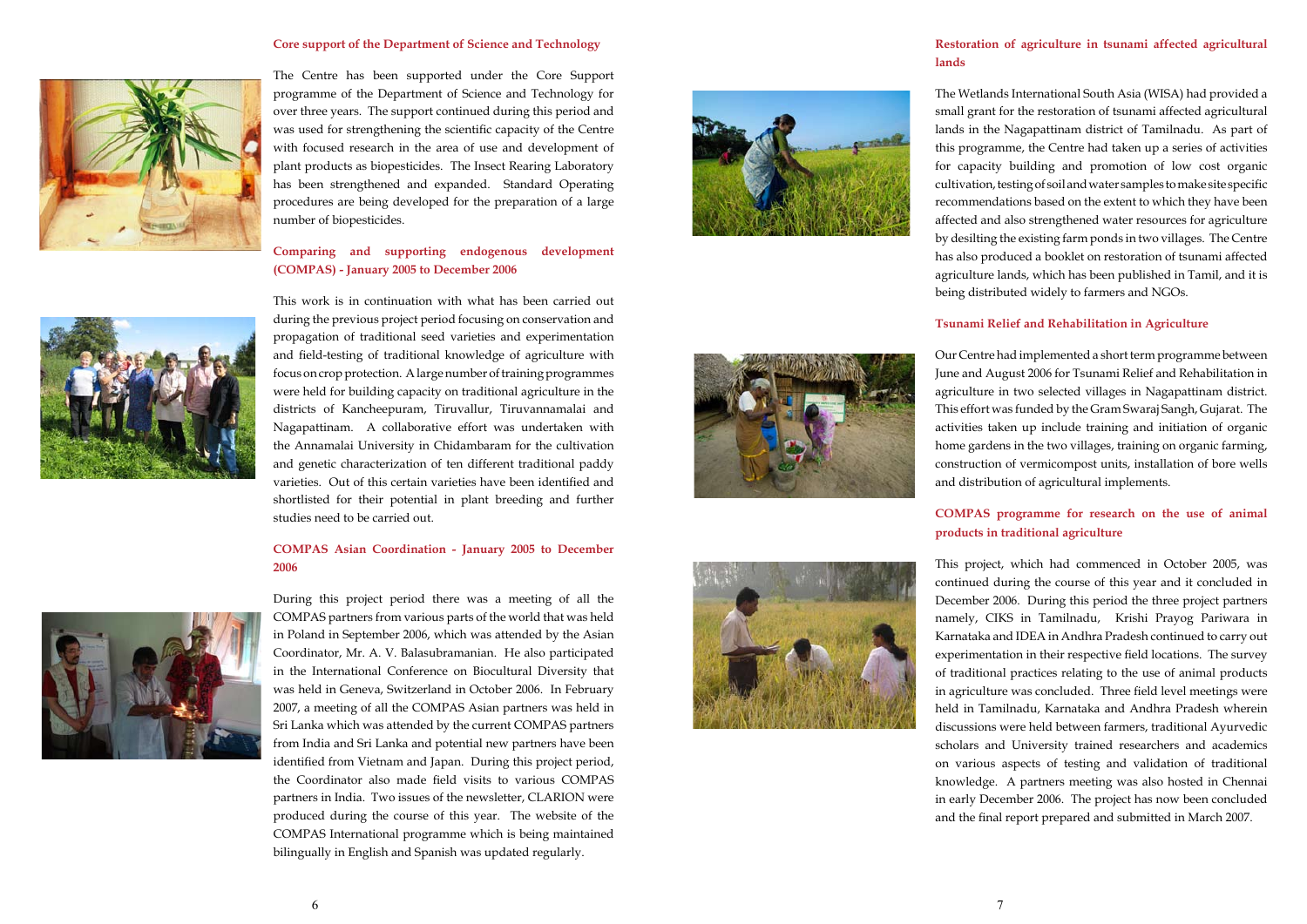**Traditional Knowledge** Systems of India and Sri Lanka



#### **COMPAS regional workshop on traditional knowledge systems of Asia**

The COMPAS regional workshop on Traditional Knowledge Systems of India and Sri Lanka was conducted in July 2006 at the National Institute for Advanced Studies at Bangalore. It was attended by scientists, NGOs and other delegates from India and Sri Lanka. The presentations pertained to the themes of traditional agriculture and livestock, traditional systems of healthcare as well as the methodology of traditional sciences and technologies. The papers presented during the workshop have been brought out as a publication.

#### **Traditional Agriculture Promotion Programme.**

Our Centre has been involved in the effort for promotion and preservation of traditional agriculture. During the current year the programme is being expanded to include the components of group certification for small and marginal farmers through the method of Internal Control Systems (ICS). The activity is now being taken up in four different districts of Tamilnadu

#### **Publications**

The following publications have been produced during the current year.

- **1.** *"Nalam Tharum Thavarangal"* **-** A booklet in Tamil providing information and instructions on various aspects of cultivation of eight most commonly used plants and their uses in agriculture, gardening, human health and animal health.
- **2.** *Organic food why you should care* **-** A book that helps to understand the importance of organic foods and its benefits – from both environment and health perspectives.
- **3.** *Traditional Knowledge Systems of India and Sri Lanka* A compilation of the proceedings of the COMPAS Asian Regional workshop on Traditional Knowledge held at Bangalore in July 2006.
- **4.** *"Parambariya Nel Ragangal 81 parampariya nel ragangalai pattriya thagavalgal"I* **-** A book in Tamil providing information on 81 indigenous rice varieties of Tamil Nadu.



**5**. Three booklets in Tamil which gives complete details on organic cultivation of

 groundnut, tomato and ladies finger namely - *"Iyarkai sagupadi thozhilnutpangal – Nilakkadalai"*

*"Iyarkai sagupadi thozhilnutpangal – Thakkali"*

*"Iyarkai sagupadi thozhilnutpangal – Vendai"*

**6**. *"Tsunamiyum Vivasayigalin Maruvazhvum"* A book in Tamil that discusses in detail the experiences of the agricultural restoration work in the tsunami affected regions of Tamil Nadu.

**Audio - Visuals**



Films in English and Tamil describing three important composting methods in detail as DVD and VCD namely -

**1.**  *Organic farming Techniques – Composting* 

*2. "Iyarkaivazhi Sagupadi Nutpangal - Makkuvura Thayarippu"*